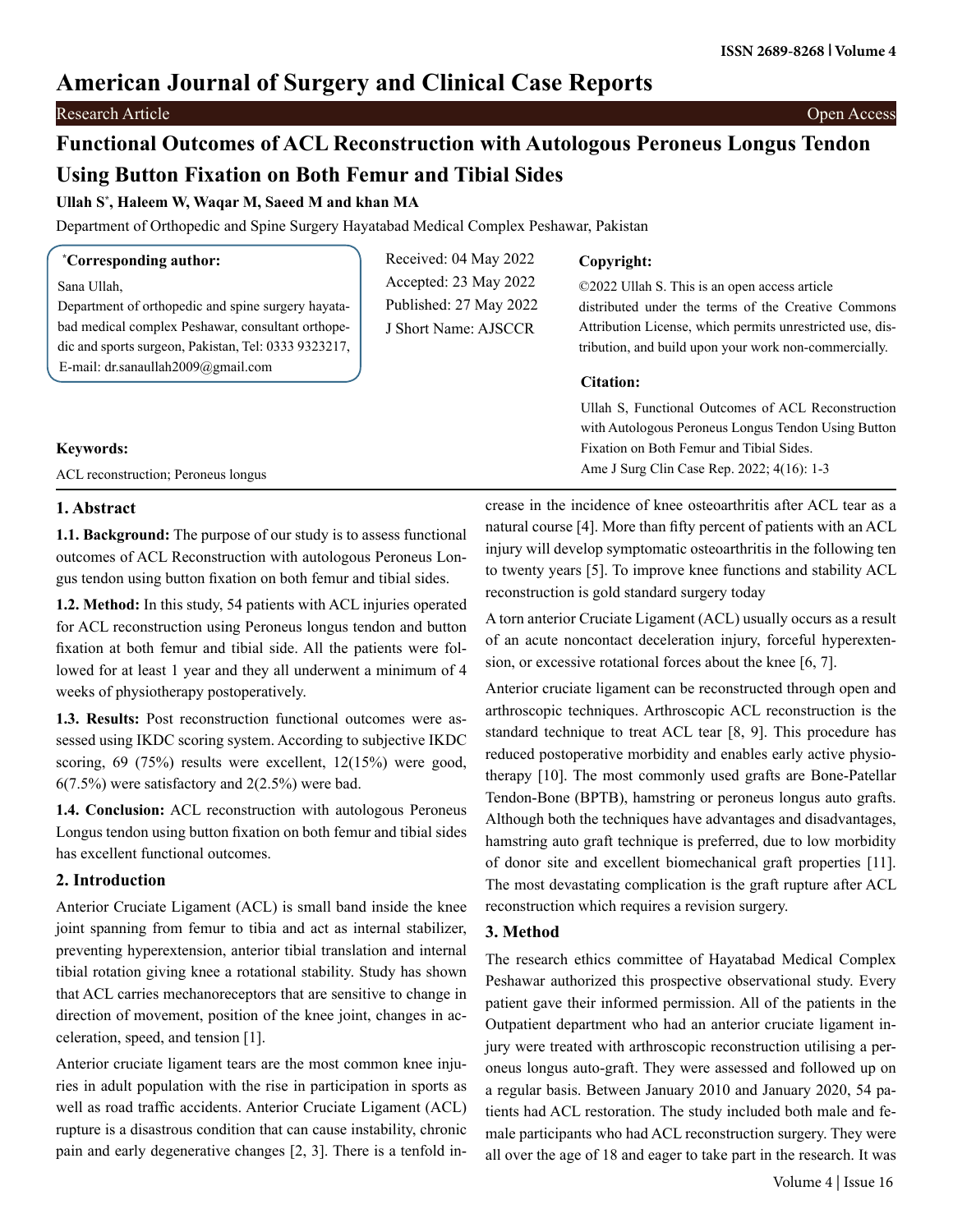#### ajsccr.org 2

planned to take informed consent. The study excluded individuals with a recurrent ACL tear, a contemporaneous fracture, an accompanying posterior cruciate ligament injury, a medial or lateral collateral ligament injury, or who refused to provide free informed permission. In every case, a thorough clinical history and physical examination were conducted. The Lachmann test, anterior drawer test, and pivot shift test were among the particular tests used to assess ACL tears. Other common tests include the varus and valgus stress test, the Mc Murrays test, the posterior drawer test, and the reverse pivot shift test. Standard AP and lateral views of the afflicted knee were included in the radiographs. In all patients, an MRI of the afflicted knee was performed.

## **4. Surgical Method**

Antibiotics were administered half an hour before the procedure. Following anaesthetic induction, a tourniquet is applied to the upper thigh and the patient is positioned in a supine position. Under anaesthesia, specific clinical examinations are conducted. Anteriomedial and anteriolateral portals were created using incisions. Diagnostic arthroscopy performed to confirm ACL tear. We started with harvesting peroneus longus graft. Graft was fixed in both femoral and tibial side with buttons.

## **5. Results**

Between January 2010 and January 2020, 54 individuals had ACL reconstruction surgery. All patients were examined after a year of follow-up. There were 52  $(92.2\%)$  males and 2  $(3.7\%)$  females among the 54 patients. Patients with right-sided ACL injuries accounted for 64.8 percent of the total, whereas left-sided ACL injuries accounted for 35.1 percent of the total. The patients' ages ranged from 18 to 56, with a median age of 25. Patients' functional outcomes were measured using pre- and post-operative IKDC rating. The mean preoperative IKDC score was 41 and the mean postoperative IKDC score was 81 (Table 1 and 2, Figure 1).

**Table 1:**

| Total Patients $= 80$ |         |
|-----------------------|---------|
| Male                  | Female  |
| 52.(92.2%)            | (2.70/) |

**Table 2:**

| Side of ACL Injury |            |
|--------------------|------------|
| Left Side          | Right Side |
| 35.10%             | 64.80%     |



### **Figure 1: 6. Discussion**

The most successful and typical surgical procedure for anterior cruciate ligament restoration is arthroscopic surgery. The purpose of this therapy is to re-establish knee stability. The best time to do surgery is still a topic of controversy in the literature. According to Smith et al's systemic reviews, the clinical outcomes for early (less than 3 weeks) and delayed (more than 6 weeks) ACL reconstruction were nearly identical; nevertheless, this result contains flaws, such as non-randomization and a lack of suitable blinding [12]. All of the patients in our study had their ACLs repaired using a Peroneus Longus autograft with an button at the femoral end and tibial tunnel's opposite end. Cooley et al reported in a study on ACL restoration employing quadrupled folded semi-tendinosus graft that this procedure produces outstanding clinical outcomes and that patients can return to almost pre-injury activities. 12 Degeneration of the articular surfaces occurs infrequently, and reoperation rates are low. The endobutton is not directly attached to the graft; instead, a fibre wire thread connects the endobutton to the graft. Increased anterior knee joint laxity is linked to this suspensory fixation [13]. In this study, we discovered that 5 patients had grade 1 laxity after 6 months and 2 patients had grade 2 laxity at the conclusion of the final follow-up. The majority of ACL tears, according to this study, occur as a result of sports or car accidents.

The subjective IKDC score in this study is 90 points, which is consistent with Siebold et al's 90 points using hamstring autograft and endobutton and Aglietti et al's 85 and 82 points using double strand hamstring autograft [14, 15]. After reconstruction, 90 percent of ACL tear patients reported their knees to be normal or near normal (groups a and b), which is similar to the 94 percent reported by Johma et al at 5 years follow-up using either BPTB graft or hamstring, and the 92 percent reported by Siebold et al using endobutton [14, 16].

# **7. Conclusion**

ACL reconstruction using Peroneus Longus auto graft with femoral and tbial button fixation is an effective method of reconstruction in term of good functional recovery and good IKDC score.